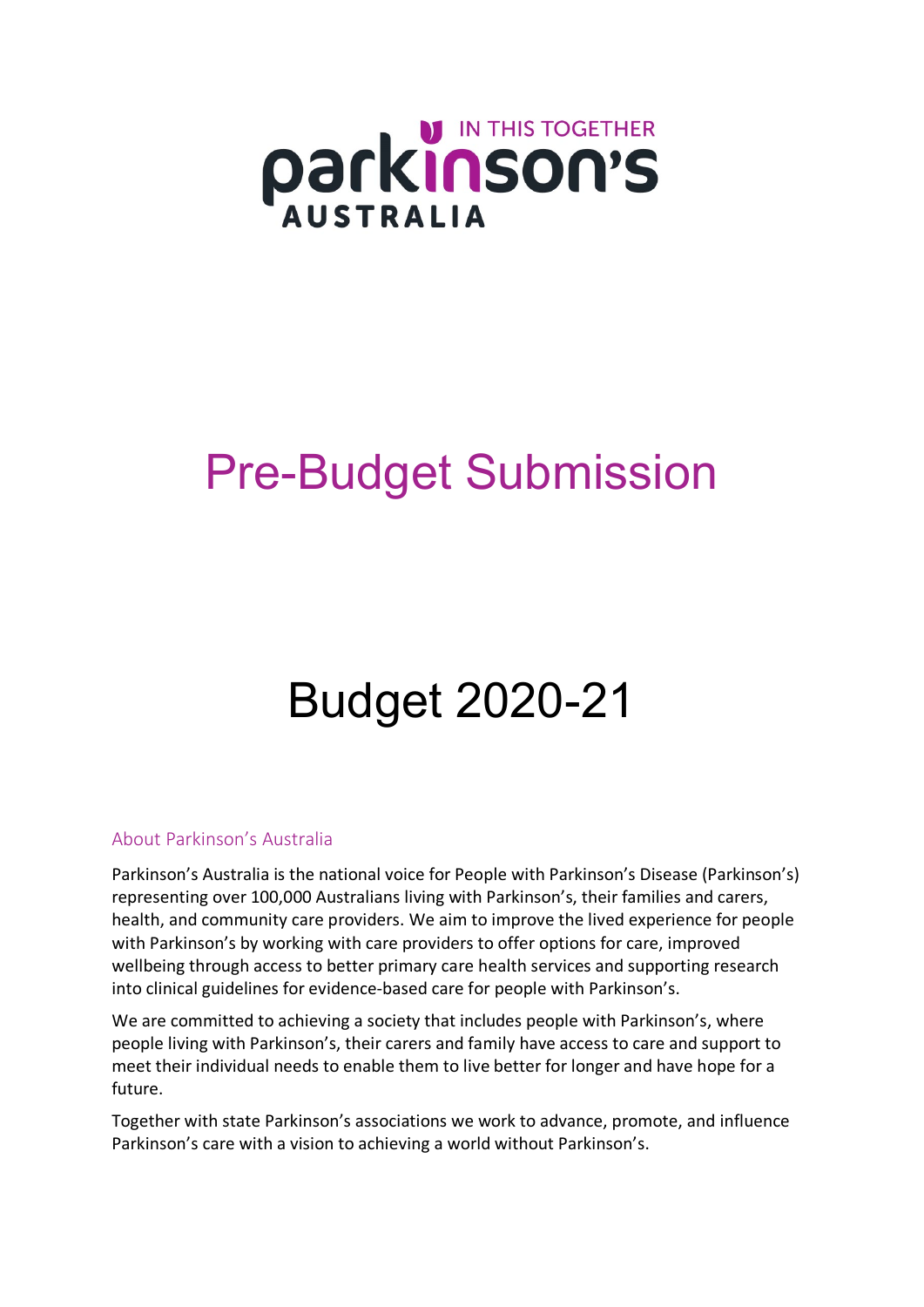

# Introduction

*Parkinson's Australia calls on the Government to improve access to needs-based care for all people with Parkinson's disease no matter their age or postcode.* 

Recent research found neurological diseases are the leading source of disability and Parkinson's is the fastest growing of these disorders<sup>[1](#page-1-0)</sup>. Parkinson's Disease<sup>2</sup>, along with other Neurological disorders, is not a natural part of aging, but is a progressive disability, with complex motor and non-motor interactions.

We are currently searching for the cure for Parkinson's. Until it is found, improving the wellbeing, independence, and opportunities for people with Parkinson's remains the priority. This translates as ensuring a timely diagnosis, providing equitable access to health care and Government support, and ensuring the community is accepting of people with Parkinson's (and other disabilities).

Currently, Parkinson's Disease falls in a policy void: between disability, ageing, and health. As a disease, it is not large enough to command intervention, and not rare or unique enough to draw a media following.

The current policy settings of Government programs in the aged care, income support and health systems do not support people with Parkinson's. For example, people with Parkinson's cannot work significant hours, and are inexplicably placed upon Newstart, at which point they can no longer afford consumables that deliver medication as these are not subsidised under the PBS.

More than 100,000 people currently live with Parkinson's in Australia. It is suspected that there are many undiagnosed. It is estimated that 20 per cent of people living with Parkinson's are working age, and often have young families. Parkinson's affects people from all walks of life and is increasingly being diagnosed in those under 65 years of age.

<span id="page-1-0"></span><sup>&</sup>lt;sup>1</sup> Dorsey, E. R., Sherer, T., Okun, M. S., & Bloem, B. R. (2018). The Emerging Evidence of the Parkinson Pandemic. Journal of Parkinson's disease, 8(s1), S3–S8. doi:10.3233/JPD-181474

<span id="page-1-1"></span><sup>2</sup> The WHO defines Parkinson's disease as "a chronic progressive neurodegenerative disorder of insidious onset, characterised by the presence of predominantly motor symptomatology (bradykinesia, rest tremor, rigidity, and postural disturbances). It is also associated with a diversity of non-motor symptoms, which, together with late-onset motor symptoms (such as postural instability and falls, freezing of gait, speech and swallowing difficulties), are presently one of the most difficult challenges the treating physician is faced with when dealing with patients with a long duration of the disease"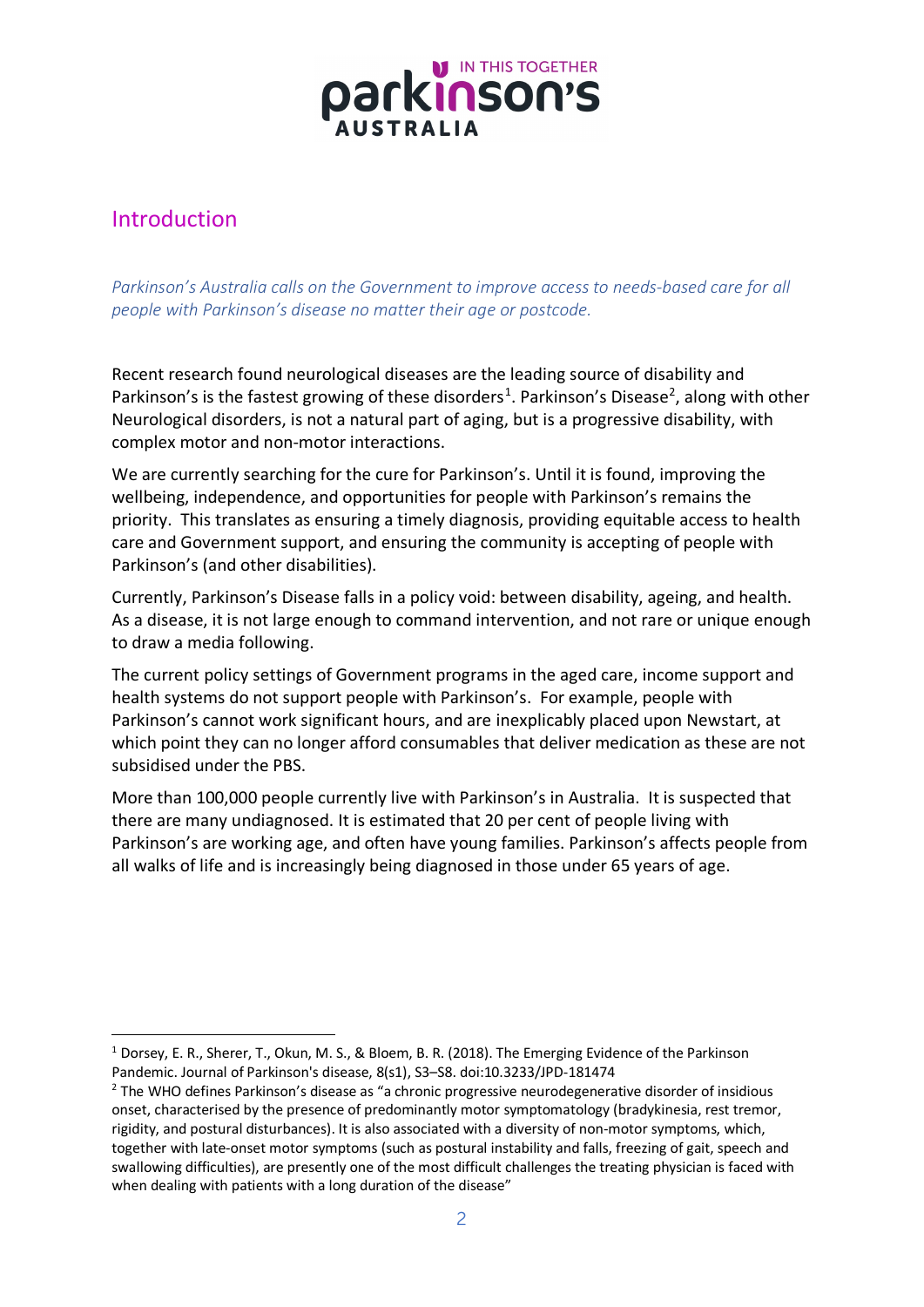

Deloitte Access Economics, indicated the economic cost of Parkinson's was \$775 million back in 2014, including approximately \$480 million in health care costs and \$110 million in lost productivity<sup>[3](#page-2-0)</sup>. This cost reflects the chronic progression of this disease, with many people living with Parkinson's for up to 20 years.

## Recommendations

Parkinson's Australia calls for the Government to support the following initiatives:

- Invest in research that would support the development of Clinical Guidelines for General Practice. This research would provide the evidence-based framework for clinical decision making.
	- o Cost: \$10 million over the forward estimate period
- Provide opportunities for care in the Aged Care System:
	- o greater access to home care packages (HCP)
	- o upskilling HCP care providers
		- Cost: \$750,000 across 2020/21 and 2021/22.
	- o greater access to primary care
- Improve MBS and PBS subsidies to offset the cost of daily mediations and consumables.
	- o Establish a support scheme for consumables
	- o Increase MBS rebates for Deep Brain Stimulation surgery
	- o Improve access to Ropinirole and a generic form of Madopar.

<span id="page-2-0"></span><sup>&</sup>lt;sup>3</sup> Deloitte Access Economics report Living with Parkinson's Disease Challenges and positive steps for the future, <https://www2.deloitte.com/au/en/pages/economics/articles/living-with-parkinsons-disease.html>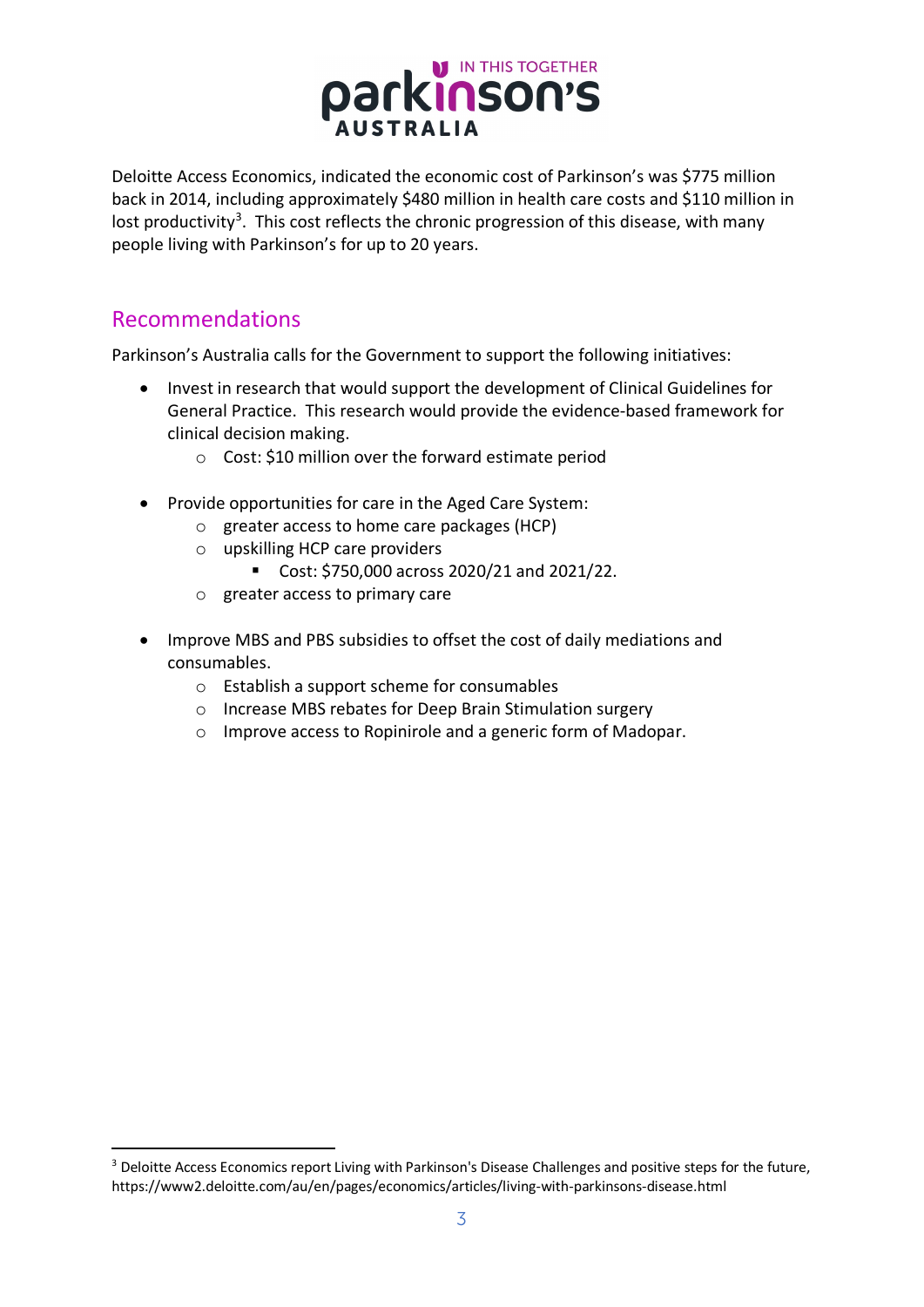

### Invest in research for Clinical Guidelines for General Practice

Parkinson's Australia is calling for a Parkinson's clinical pathway to be developed that meets the evolving trajectory of disease and the complex interplay of therapies.

People see their General Practitioner when issues arise with their health. General Practice is therefore the first point in the diagnosis pathway, however there are currently no guidelines, screening tools, and no definitive test available for Parkinson's Disease, leaving GPs to find clinical pathways in an unstructured environment.

The most important risk factor for Parkinson's is age, but it is also linked to genetics and environmental factors such as pulse production, industrial chemicals and pollutants, such as pesticides, solvents, and metals<sup>[4](#page-3-0)</sup>. Despite years of research, there is limited progress in being able to provide definitive risk factors, cause or treatment. There are a wide variety of signs and symptoms that affect both motor and non-motor areas of the brain. It is a progressive condition but with significant variation between initial symptoms, age of onset, rate and pattern of progression and survival time.

<span id="page-3-0"></span><sup>4</sup> Pang, SY, Ho PW, Liu DF et al 2019[, The interplay of aging, genetics and environmental factors in the](https://www.ncbi.nlm.nih.gov/pubmed/31428316)  [pathogenesis of Parkinson's disease.](https://www.ncbi.nlm.nih.gov/pubmed/31428316) DOI[:10.1186/s40035-019-0165-9.](https://doi.org/10.1186/s40035-019-0165-9)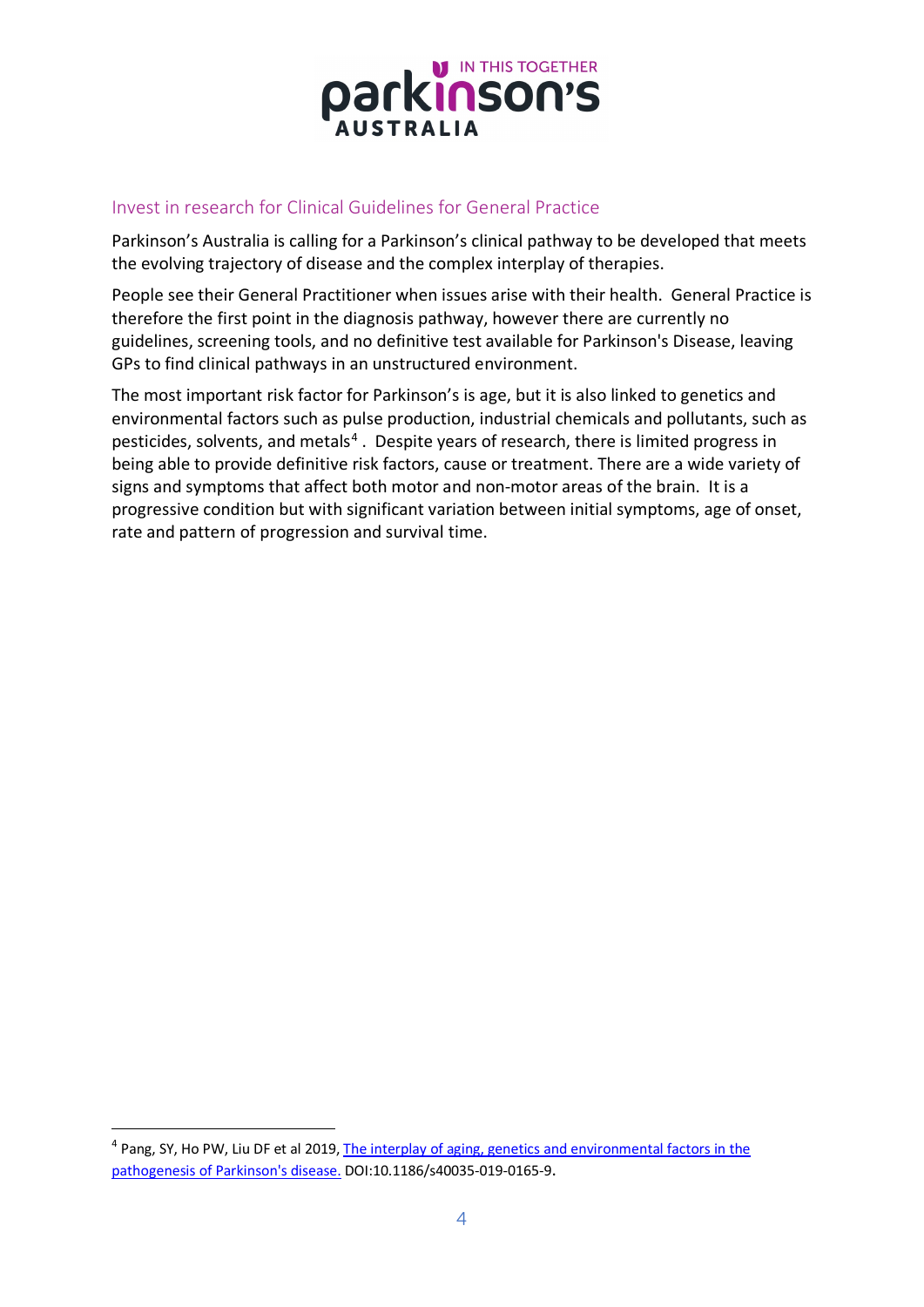

The benefits of a nationally derived clinical guidelines and care pathways include:

- Timely (early) expert diagnosis improving options to manage the symptoms of the disease.
- Support patient choice in accessing evidence-based interventions in a timely manner thereby improving quality and length of life<sup>[5](#page-4-0)</sup>
- Reduce or delay hospital admissions and reduce length of stay where an admission is necessary
- Provide expert support to community health care providers
- Reduce or delay entry to Residential Aged Care Facilities
- Improve access to evidence-based therapies
- Support early referral to palliative care services and advance care planning
- Increase patient participation and access to clinical trials and research

*Primary prevention strategies* remain the most cost-effective interventions and best placed for improving wellbeing and quality of life and at the same time reducing the cost to the community.

Overall, these interventions offer the ability to remain in the home environment with improved safety and comfort.

#### Recommendation:

*Invest \$10 million over the forward estimate period for research to enable the development of clinical Guidelines for General Practice, including improved and nationally consistent screening programs, and improved patient pathways, currently lacking in the Parkinson's space[6](#page-4-1).*

<span id="page-4-0"></span><sup>&</sup>lt;sup>5</sup> Ng and others 2009, Multidisciplinary care for adults with amyotrophic lateral sclerosis or motor neuron disease

<span id="page-4-1"></span><sup>6</sup> Ng and others 2009, Multidisciplinary care for adults with amyotrophic lateral sclerosis or motor neuron disease.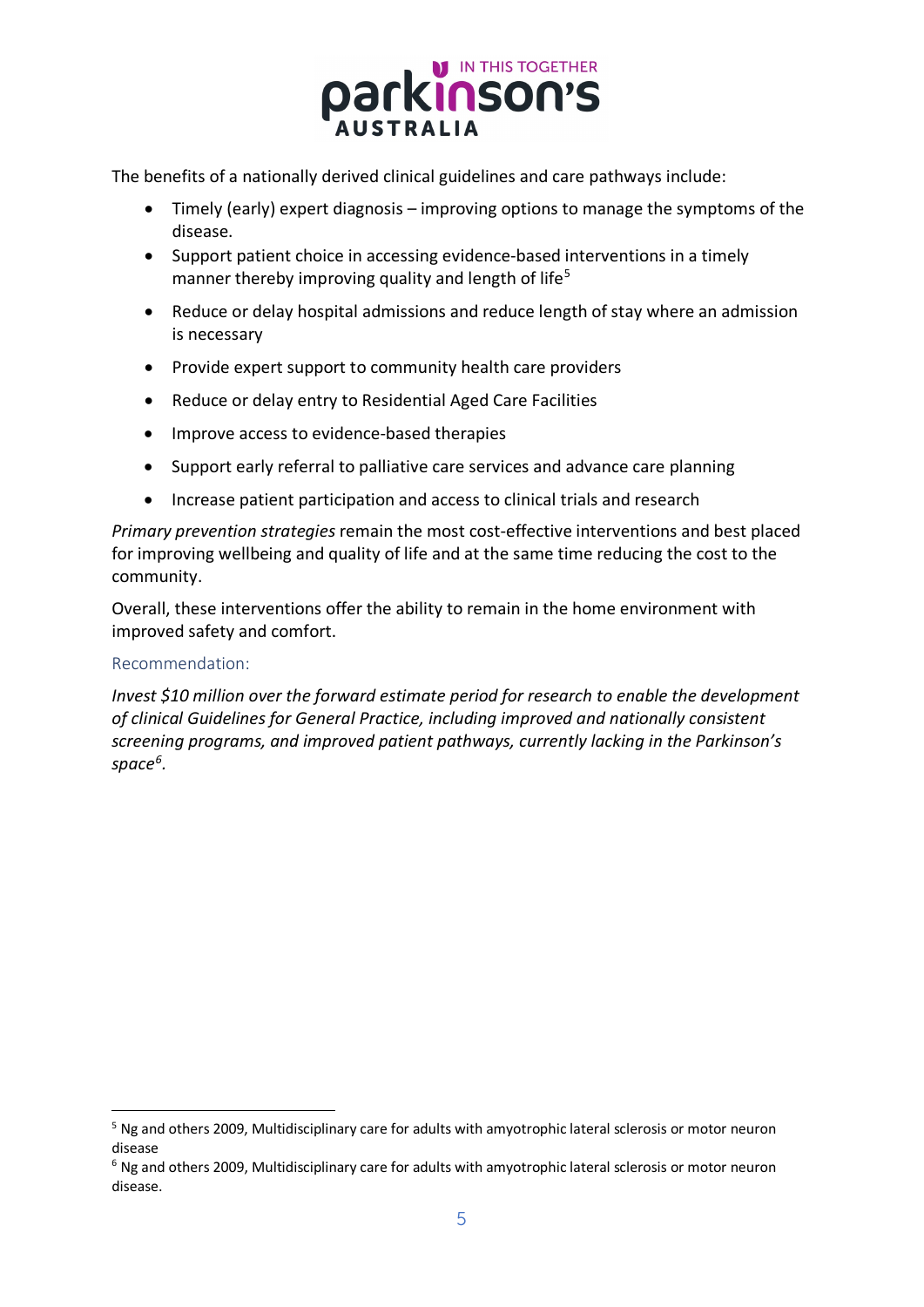

### Provide opportunities for care in the Aged Care System

Retrofitting a complex, multifactorial neurological disease into the current model has left people with Parkinson's over-represented in Residential Aged Care Facilities. As Parkinson's is not an aging condition, these facilities are not equipped to meet the care needs of people with Parkinson's.

The AIHW estimates that 10,000 people with Parkinson's are in permanent residential aged care, with 265 of those aged under 65 years.

It is estimated that between 70,000 – 150,000 people living with Parkinson's are engaged with the non-residential part of the aged care system<sup>7</sup>. It is likely that people with Parkinson's are overrepresented in the HCP program, similar to the overrepresentation in residential aged care facilities, due to the degenerative nature of the disease. People with Parkinson's usually require a level 3 or 4 category of package due to the complexity of the disease.

#### *Improve access to HCP:*

People affected by a progressive neurological condition over the age of 65 are added to long waiting lists for aged care services or have been assigned lower level aged care packages that do not meet their needs. This lack of support for remaining in the home in the aged care system is causing people to be pushed into financial hardship or residential aged care earlier than they wish.

#### *Upskilling HCP care providers*:

Develop and implement a Parkinson's Awareness for Home Care Providers training package - aimed at upskilling care providers. There is little or no understanding of the specific care and symptom management that is required to manage this progressive disease with complex symptoms. This proposal would enable HCP carers to provide effective care to people with Parkinson's, improve adherence to treatment protocols and therefore reduce acute episodes requiring tertiary level treatment. Working with people living with Parkinson's, specialists, carers and primary health care providers, Parkinson's Australia will develop and implement the training package

Implementation cost: \$750,000.

<span id="page-5-0"></span> $<sup>7</sup>$  There are over 100,000 people living with Parkinson's. 80% are diagnosed over the age 65 meaning in excess</sup> of 80,000 people are in the aged care system. Approximately 10,000 are in a Residential Aged Care facility (although we suspect the number is higher).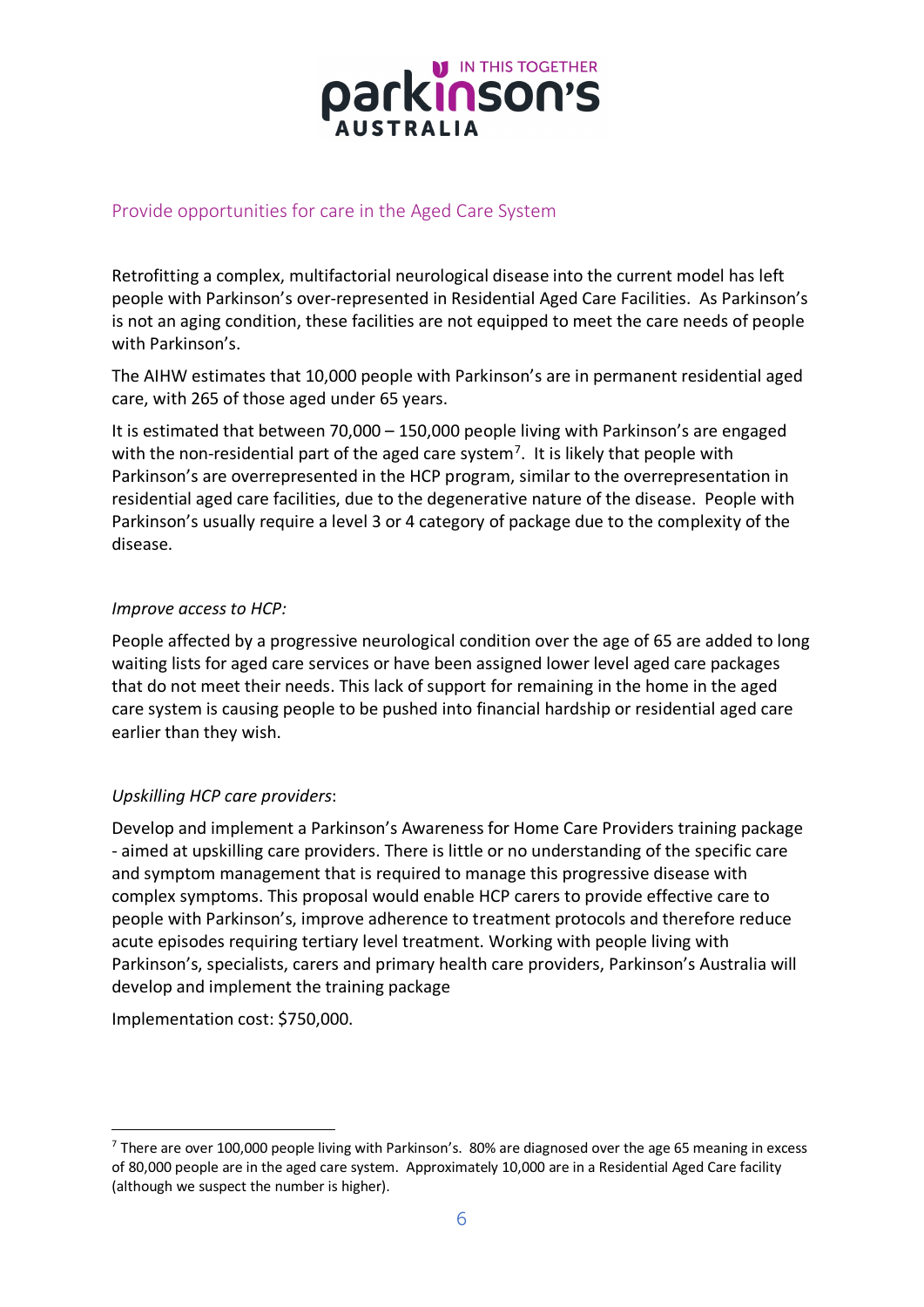

*Improve access to Primary Care in a Residential Aged Care Facility: People with Parkinson's* health care needs do not change once they enter a Residential Aged Care Facility. They should be able to access their own GP or their choice of GP. They should also have access to a Parkinson's Nurse Specialist and allied health services.

This access will allow them to maintain the best quality of life possible.

Recommendations:

- *Increase the number of HCPs available*
- *Develop and implement a Parkinson's Awareness for Home Care Providers training package – \$750,000.*
- *Improve access to Primary Health Care providers for people with Parkinson's in Residential Aged Care Facilities.*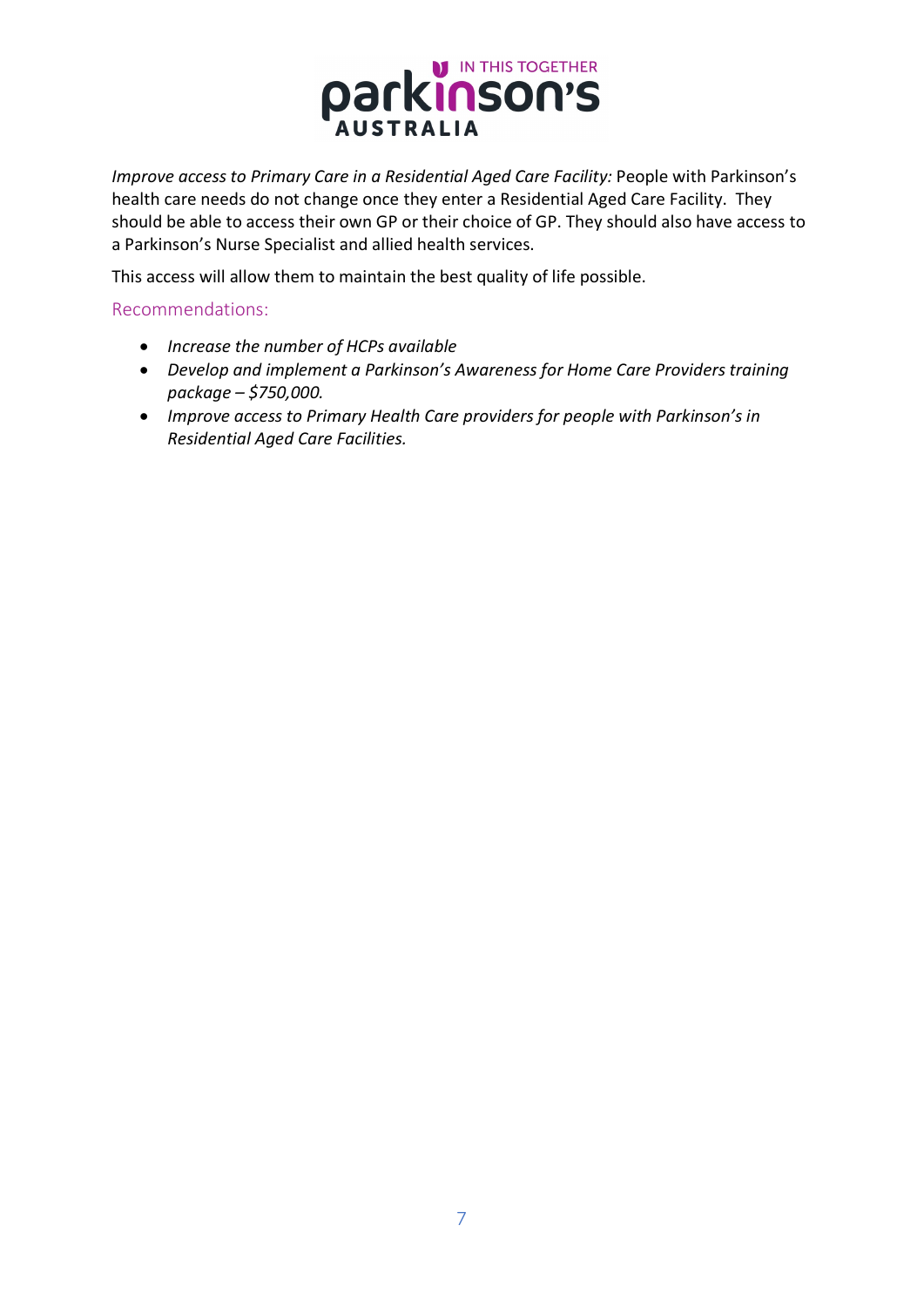

## Improve MBS and PBS subsidies to offset the cost of daily mediations and consumables

For many people with Parkinson's, the cost of effective treatment is prohibitive. Proven surgery is out of reach for most. Many medications are expensive, there is an inconsistent approach to subsidising medications, and the delivery mechanisms (consumables) are not supported by the Australian Government.

In the Deloitte Report<sup>1</sup>, lifetime cost of care for Parkinson's is estimated to be \$161,000. Additional therapies and treatments are often an out of pocket cost for patients. Necessary services such as Occupational Therapy, Physiotherapy and Speech therapy add to the large costs of medications.

Deep Brain Stimulation therapy has been proven to reduce medication need and improve the motor functioning of a person with Parkinson's. It is complex surgery and costs range depending upon the surgeon, hospital and patient needs. What is guaranteed is that the patient will face a significant out of pocket cost – with outlays ranging from \$5,000 to \$50,000 per treatment. Medicare covers only a small fraction of the cost of the surgery. Patients (some as young as 35) resort to fundraising activities in order to have this necessary surgery.

Pump drivers, for example, allow constant delivery of medication - usually dopamine infusions in the case of Parkinson's – but require more upkeep and consumables. Timing of medication is crucial to the management of symptoms, and the pump delivery replaces the need for many tablets. Patient's "make do" with tablets, until hospital admission is required. Once the patient is stabilised, often using pump delivered medication, the patient is discharged home, there they resume their less efficient oral mediation routine. The cost of administrating medication through a pump is estimated to be \$200 – 300 per month. These costs are covered by other disease specialty groups, such as the National Diabetes Services Scheme, and Parkinson's Australia calls for these costs to be covered by a similar scheme.

Parkinson's Australia calls for consistent treatment of medications for the treatment of Parkinson's to be covered by PBS. There is disparity between some medications that are subsidised for patients with certain diseases, but not for people with Parkinson's. These medications have been shown to be effective, however are now beyond the reach of people with Parkinson's. People with Parkinson's should be able to access Ropinirole (Requip<sup>®</sup>) and a generic form of Madopar.

#### Recommendations:

- Provide significantly increased support for Deep Brain Stimulation through improving MBS rebates.
- Support the provision of consumables through a subsidy system for Parkinson's.